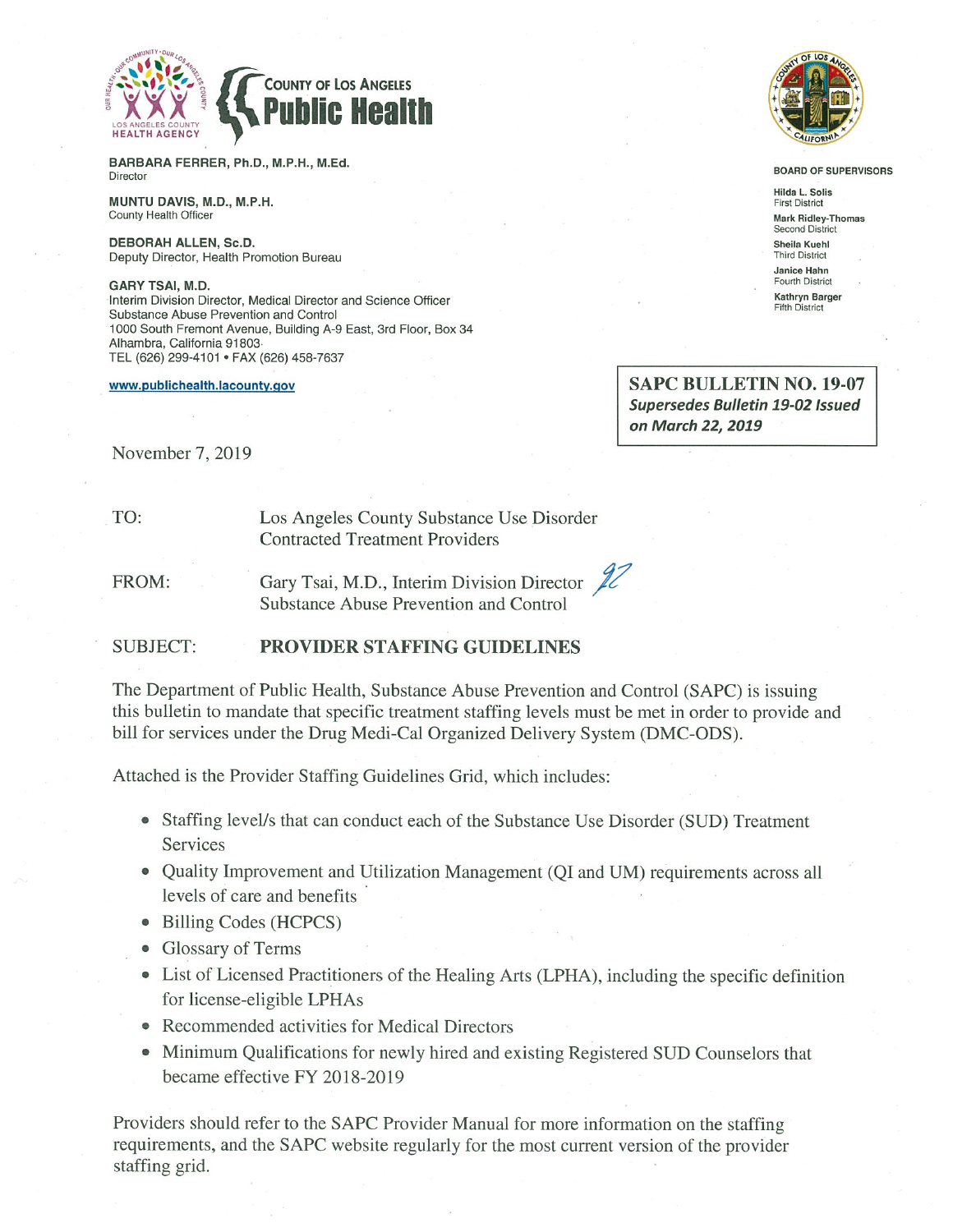**SUD Contracted Treatment Providers** November 7, 2019 Page 2

If you have any questions or need additional information, please contact David Hindman, Ph.D., Chief, Clinical Standard and Training Unit, at (626) 299-3549.

GT:YL:kk

Attachment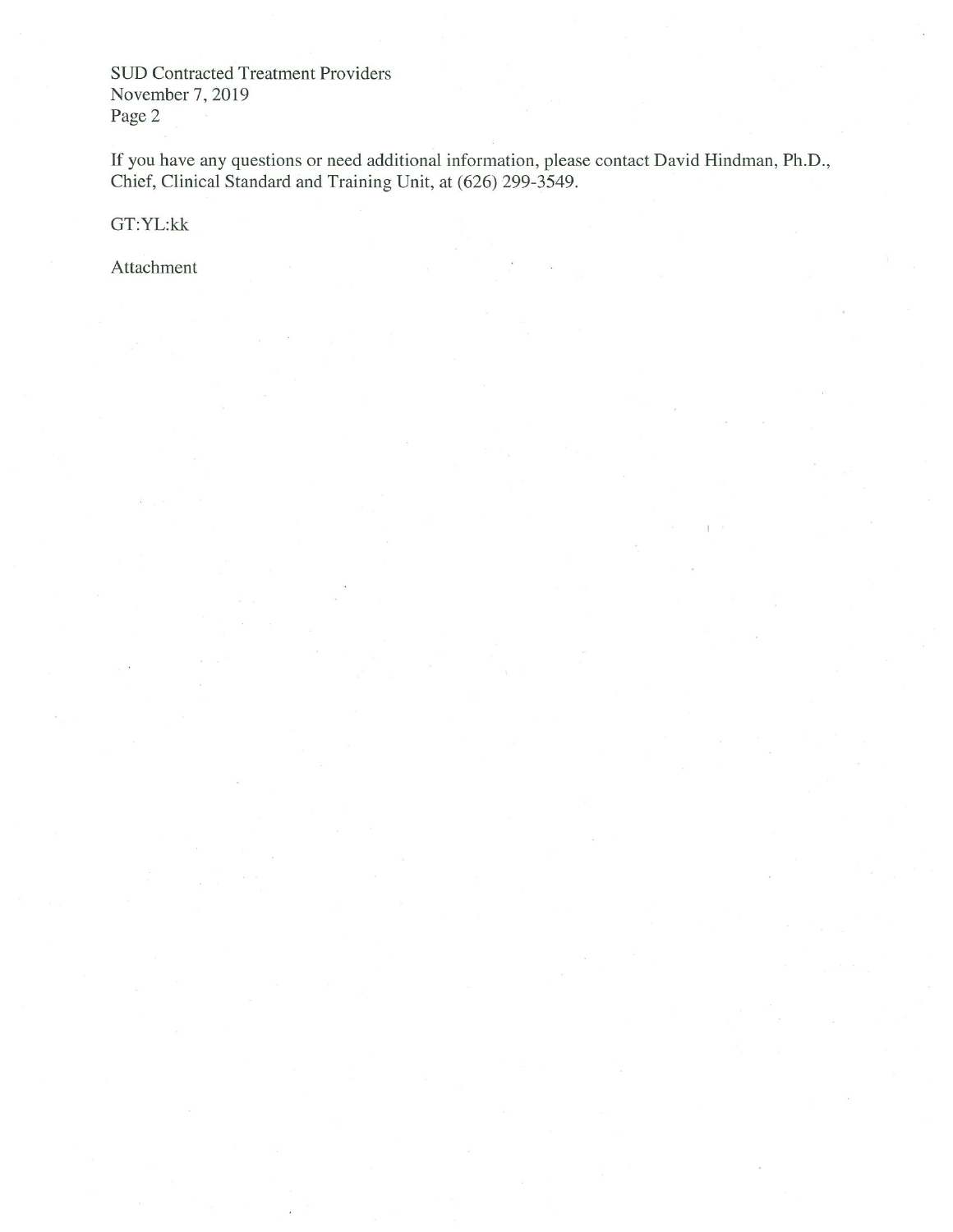| <b>BENEFIT PACKAGE COMPONENTS</b>                     |              |                                   |                                                  | <b>STAFF LEVEL</b>                                     |                                                    |                                                        |                                                        |                                         |                                                                                          |  |
|-------------------------------------------------------|--------------|-----------------------------------|--------------------------------------------------|--------------------------------------------------------|----------------------------------------------------|--------------------------------------------------------|--------------------------------------------------------|-----------------------------------------|------------------------------------------------------------------------------------------|--|
|                                                       | <b>HCPCS</b> |                                   | <b>Description</b>                               | <b>Trained</b><br><b>Support</b><br>Staff <sup>1</sup> | Registered<br><b>SUD</b><br>Counselor <sup>2</sup> | <b>Certified</b><br><b>SUD</b><br>$\textsf{Counter}^3$ | LPHA&<br>License-<br>Eligible LPHA <sup>4</sup>        | <b>Medical</b><br>Director <sup>5</sup> | <b>APPLICABLE</b><br><b>ASAM LEVELS OF CARE</b><br><b>AND OTHER BENEFITS<sup>6</sup></b> |  |
| Disorder (SUD) Treatment Services<br>Use<br>Substance | H0049        | Screening                         |                                                  |                                                        | $\checkmark$                                       | $\checkmark$                                           | $\checkmark$                                           | $\checkmark$                            | $AR7$ , CENS <sup>8</sup> , OP, IOP, R,<br>WM, OTP                                       |  |
|                                                       | H0001        | <b>Intake Forms and Documents</b> |                                                  |                                                        | $\checkmark$                                       | $\checkmark$                                           | $\checkmark$                                           | $\checkmark$                            | AR <sup>7</sup> , OP, IOP, R, WM,<br>OTP, FBS                                            |  |
|                                                       | H0001        | <b>ASAM</b><br>Assessment         | Assess                                           |                                                        | $\checkmark$                                       | $\checkmark$                                           | $\checkmark$                                           | $\checkmark$                            | AR <sup>7</sup> , OP, IOP, R, WM,                                                        |  |
|                                                       |              |                                   | Sign                                             |                                                        |                                                    |                                                        | $\checkmark$                                           | $\checkmark$                            | OTP, FBS                                                                                 |  |
|                                                       | T1007        | Treatment<br>Plan                 | Develop, Update,<br>Review, Sign                 |                                                        | $\checkmark$                                       | $\checkmark$                                           | $\checkmark$                                           | $\checkmark$                            | AR <sup>7</sup> , OP, IOP, R, WM,<br>OTP, FBS                                            |  |
|                                                       |              |                                   | Sign without MAT                                 |                                                        |                                                    |                                                        | $\checkmark$                                           | $\checkmark$                            |                                                                                          |  |
|                                                       |              |                                   | Sign with MAT <sup>9</sup><br>(OTP settings)     |                                                        |                                                    |                                                        | $\checkmark$ MD/DO, and<br>qualified NP and<br>PA only | $\checkmark$                            |                                                                                          |  |
|                                                       |              |                                   | Sign with MAT <sup>9</sup><br>(non-OTP settings) |                                                        |                                                    |                                                        | $\checkmark$                                           | $\checkmark$                            |                                                                                          |  |
|                                                       | H0005        | <b>Group Counseling</b>           |                                                  |                                                        | $\checkmark$                                       | $\checkmark$                                           | $\checkmark$                                           | $\checkmark$                            | AR <sup>7</sup> , OP, IOP, R, WM,<br>OTP, FBS, RSS                                       |  |
|                                                       | T1012        | <b>Patient Education</b>          |                                                  |                                                        | $\checkmark$                                       | $\checkmark$                                           | $\checkmark$                                           | $\checkmark$                            | AR <sup>7</sup> , OP, IOP, R, WM,<br>OTP, FBS                                            |  |
|                                                       | H0004        | <b>Individual Counseling</b>      |                                                  |                                                        | $\checkmark$                                       | $\checkmark$                                           | $\checkmark$                                           | $\checkmark$                            | AR <sup>7</sup> , OP, IOP, R, WM,<br>OTP, FBS, RSS                                       |  |
|                                                       | H2011        | <b>Crisis Intervention</b>        |                                                  |                                                        | $\checkmark$                                       | $\checkmark$                                           | ✓                                                      | ✓                                       | OP, IOP, R, WM, OTP, FBS                                                                 |  |
|                                                       | 90846        | <b>Family Therapy</b>             |                                                  |                                                        |                                                    |                                                        | $\checkmark$                                           | $\checkmark$                            | OP, IOP, R, WM, OTP, FBS                                                                 |  |
|                                                       | T1006        | <b>Collateral Services</b>        |                                                  |                                                        | $\checkmark$                                       | $\checkmark$                                           | $\checkmark$                                           | $\checkmark$                            | OP, IOP, R, WM, OTP, FBS                                                                 |  |
|                                                       | T2001        | Non-Emergency Transportation      |                                                  | $\checkmark$                                           | $\checkmark$                                       | $\checkmark$                                           | $\checkmark$                                           | $\checkmark$                            | AR <sup>7</sup> , OP, IOP, R, WM,<br>OTP, FBS, RSS                                       |  |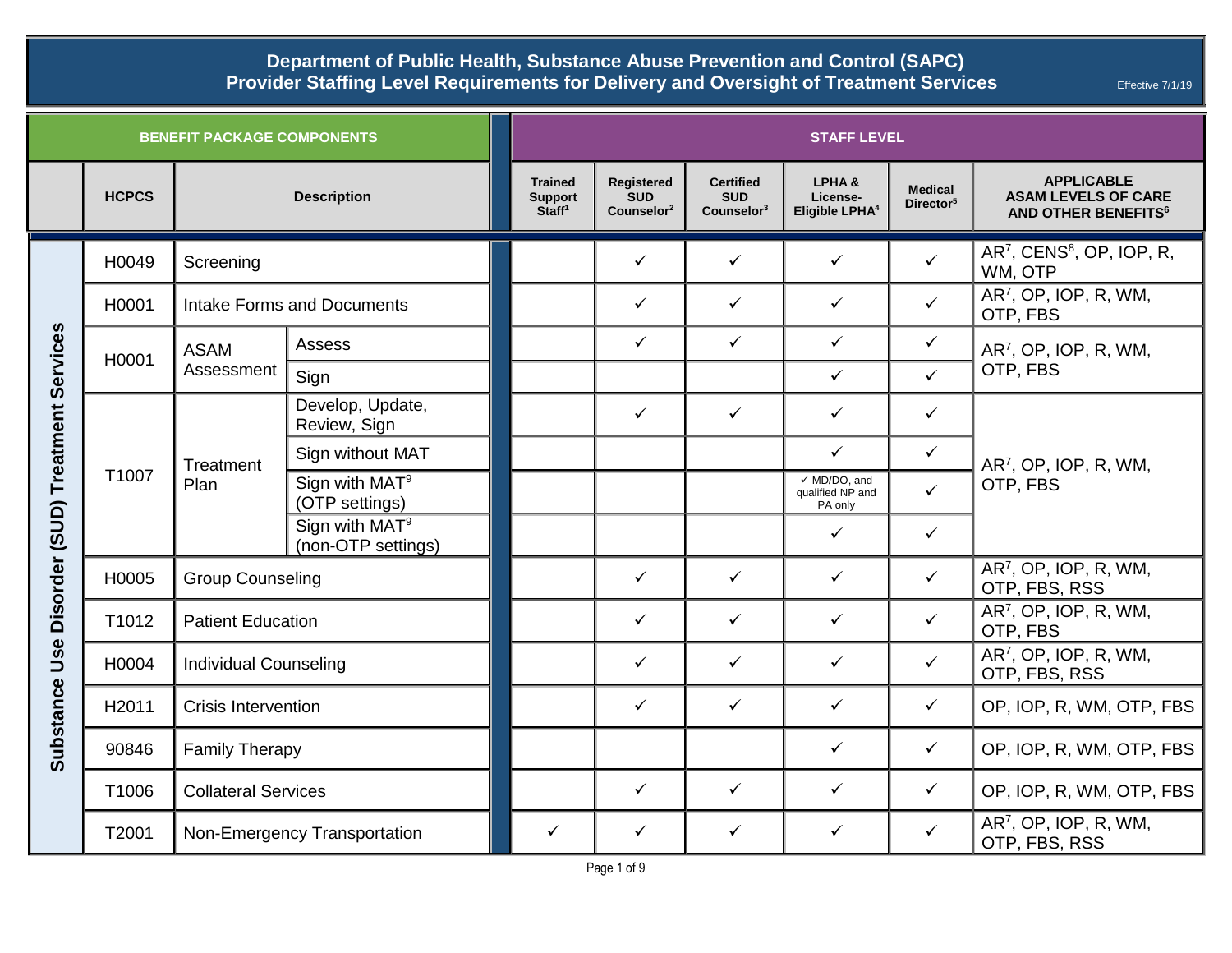| <b>BENEFIT PACKAGE COMPONENTS</b> |              |                                                                |                                       | <b>STAFF LEVEL</b>                                                              |                                                      |                                                          |                                                      |                                                      |                                                                                          |  |
|-----------------------------------|--------------|----------------------------------------------------------------|---------------------------------------|---------------------------------------------------------------------------------|------------------------------------------------------|----------------------------------------------------------|------------------------------------------------------|------------------------------------------------------|------------------------------------------------------------------------------------------|--|
|                                   | <b>HCPCS</b> |                                                                | <b>Description</b>                    | <b>Trained</b><br><b>Support</b><br>Staff <sup>1</sup>                          | Registered<br><b>SUD</b><br>Counselor <sup>2</sup>   | <b>Certified</b><br><b>SUD</b><br>Counselor <sup>3</sup> | LPHA&<br>License-<br>Eligible LPHA <sup>4</sup>      | <b>Medical</b><br>Director <sup>5</sup>              | <b>APPLICABLE</b><br><b>ASAM LEVELS OF CARE</b><br><b>AND OTHER BENEFITS<sup>6</sup></b> |  |
|                                   | H2010        | Medication Services <sup>10</sup>                              |                                       |                                                                                 | $\checkmark$                                         | $\checkmark$                                             | $\checkmark$                                         | $\checkmark$                                         | OP, IOP, WM, OTP                                                                         |  |
| Services                          | H2010        | <b>Safeguarding Medications</b>                                |                                       | $\checkmark$ LVN, LPT,<br>& MA only<br>with IMS<br>approval from<br><b>DHCS</b> | $\checkmark$                                         | $\checkmark$                                             | ✓                                                    | ✓                                                    | $\mathsf{R}$                                                                             |  |
|                                   |              | <b>Medications</b><br>for Addiction<br>Treatment <sup>11</sup> | Order                                 |                                                                                 |                                                      |                                                          | $\checkmark$ MD/DO,<br>qualified NP and<br>PA only   | $\checkmark$                                         | OP, IOP, R, WM, OTP                                                                      |  |
|                                   |              |                                                                | Prescribe<br>(methadone)              |                                                                                 |                                                      |                                                          | √ MD/DO only                                         | ✓                                                    | <b>OTP</b>                                                                               |  |
| Disorder (SUD) Treatment          |              |                                                                | Prescribe<br>(buprenorphine)          |                                                                                 |                                                      |                                                          | $\checkmark$ MD/DO.<br>qualified NP and<br>PA only   | $\checkmark$                                         | OP, IOP, R, WM, OTP                                                                      |  |
|                                   |              |                                                                | Prescribe<br>(other MAT options)      |                                                                                 |                                                      |                                                          | $\times$ MD/DO.<br>qualified NP and<br>PA only       | $\checkmark$                                         | OP, IOP, R, WM, OTP                                                                      |  |
|                                   |              |                                                                | Monitor                               |                                                                                 |                                                      |                                                          | $\checkmark$ MD/DO,<br>qualified NP<br>and PA only   | $\checkmark$                                         | OP, IOP, R, WM, OTP                                                                      |  |
|                                   | H0020        | <b>Methadone Dispensing</b>                                    |                                       | $\checkmark$ LVN                                                                |                                                      |                                                          | $\checkmark$ MD/DO.<br>qualified NP,<br>PA, and RN   | $\checkmark$                                         | <b>OTP</b>                                                                               |  |
| Use<br>Substance                  | S5000        | Naltrexone-<br>Generic<br>Dispensing                           | Tablet                                | $\checkmark$ LVN                                                                |                                                      |                                                          | $\checkmark$ MD/DO.<br>qualified NP<br>PA, and RN    | $\checkmark$                                         | OP, IOP, WM                                                                              |  |
|                                   |              |                                                                | <b>Extended-Release</b><br>Injectable | $\checkmark$ LVN                                                                |                                                      |                                                          | $\checkmark$ MD/DO,<br>qualified NP,<br>PA, and RN   | $\checkmark$                                         | OP, IOP, WM, OTP                                                                         |  |
|                                   | S5000        | <b>Buprenorphine-Generic Dispensing</b>                        |                                       | $\checkmark$ LVN                                                                |                                                      |                                                          | $\checkmark$ MD/DO,<br>qualified NP,<br>PA, and RN   | $\checkmark$                                         | OP, IOP, R, WM, OTP                                                                      |  |
|                                   | S5000        | <b>Disulfiram-Generic Dispensing</b>                           |                                       | $\checkmark$ LVN                                                                |                                                      |                                                          | $\checkmark$ MD/DO,<br>qualified NP,<br>PA, and RN   | $\checkmark$                                         | OP, IOP, R, WM, OTP                                                                      |  |
|                                   | S5000        | <b>Naloxone Dispensing</b>                                     |                                       | * Self-<br>Administered<br>(patient or<br>bystander)                            | * Self-<br>Administered<br>(patient or<br>bystander) | * Self-<br>Administered<br>(patient or<br>bystander)     | * Self-<br>Administered<br>(patient or<br>bystander) | * Self-<br>Administered<br>(patient or<br>bystander) | OP, IOP, R, WM, OTP                                                                      |  |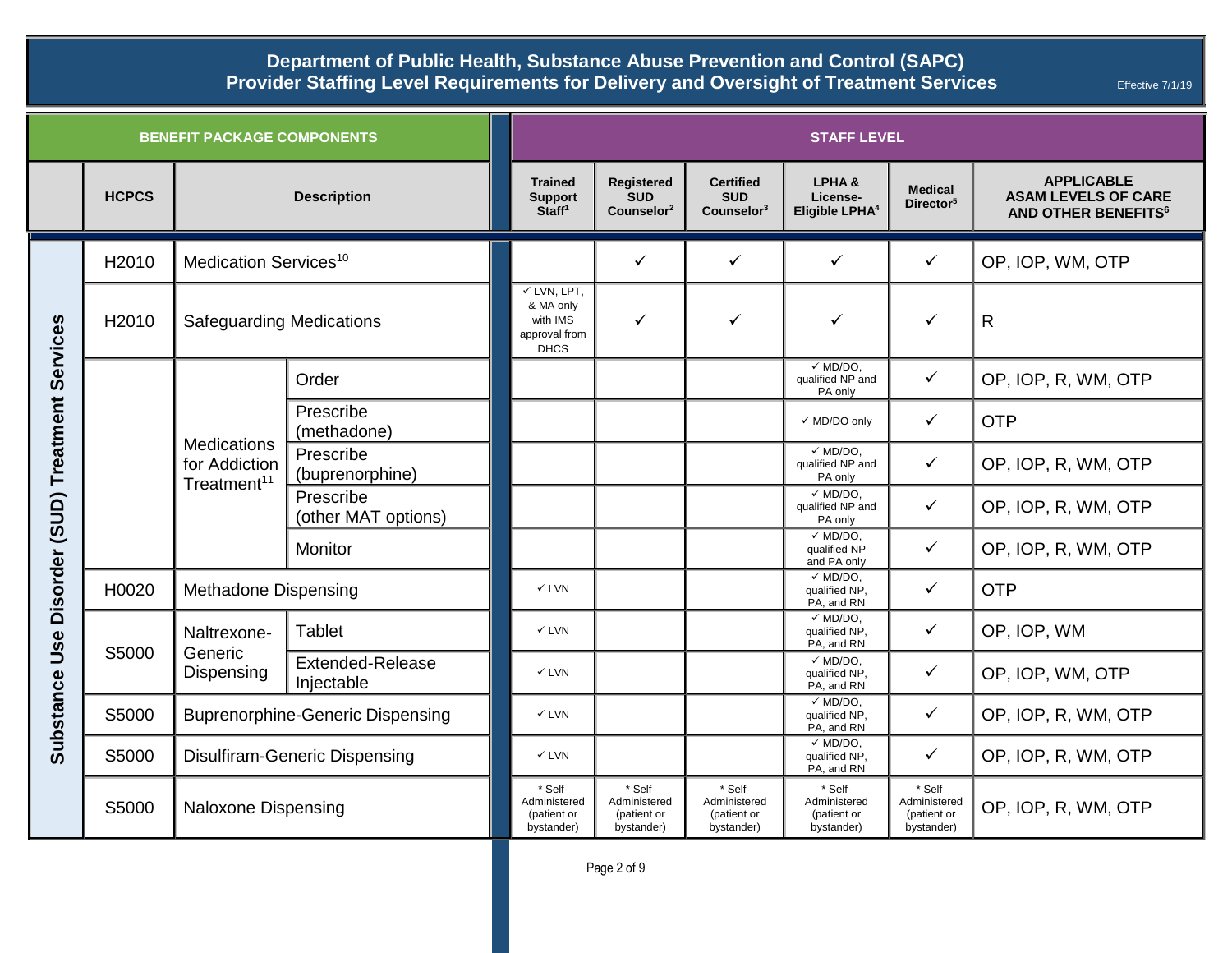| <b>BENEFIT PACKAGE COMPONENTS</b>                        |              |                                                                        |         |                                                        | <b>STAFF LEVEL</b>                                                                                            |                                                                                                            |                                                                                                                       |                                         |                                                                                          |  |  |
|----------------------------------------------------------|--------------|------------------------------------------------------------------------|---------|--------------------------------------------------------|---------------------------------------------------------------------------------------------------------------|------------------------------------------------------------------------------------------------------------|-----------------------------------------------------------------------------------------------------------------------|-----------------------------------------|------------------------------------------------------------------------------------------|--|--|
|                                                          | <b>HCPCS</b> | <b>Description</b>                                                     |         | <b>Trained</b><br><b>Support</b><br>Staff <sup>1</sup> | Registered<br><b>SUD</b><br>Counselor <sup>2</sup>                                                            | <b>Certified</b><br><b>SUD</b><br>Counter3                                                                 | LPHA&<br>License-<br>Eligible LPHA <sup>4</sup>                                                                       | <b>Medical</b><br>Director <sup>5</sup> | <b>APPLICABLE</b><br><b>ASAM LEVELS OF CARE</b><br><b>AND OTHER BENEFITS<sup>6</sup></b> |  |  |
| Services<br>Treatment<br>(SUD)<br><b>Disorder</b><br>Use | H0014-1      | <b>Ambulatory Detoxification</b><br>without Extended Onsite Monitoring |         |                                                        | $\checkmark$ (SUD<br>counselors<br>must operate<br>within their<br>scope of<br>practice if MAT<br>is offered) | $\checkmark$ (SUD<br>counselors must<br>operate within<br>their scope of<br>practice if MAT<br>is offered) | √ (Non-medical<br>professionals<br>must operate<br>within their scope<br>of practice if MAT<br>is offered)            | $\checkmark$                            | 1-WM<br>(without extended<br>monitoring)                                                 |  |  |
|                                                          | H0014-1      | Ambulatory Withdrawal Management<br>with Extended Onsite Monitoring    |         |                                                        | $\checkmark$ (SUD<br>counselors<br>must operate<br>within their<br>scope of<br>practice if MAT<br>is offered) | $\checkmark$ (SUD<br>counselors must<br>operate within<br>their scope of<br>practice if MAT<br>is offered) | $\checkmark$ (Non-medical<br>professionals<br>must operate<br>within their scope<br>of practice if MAT<br>is offered) | ✓                                       | $2-WM$<br>(with extended monitoring)                                                     |  |  |
|                                                          | H0012        | <b>Subacute Detoxification Residential</b><br>with Clinical Management |         |                                                        | $\checkmark$ (SUD<br>counselors<br>must operate<br>within their<br>scope of<br>practice if MAT<br>is offered) | $\checkmark$ (SUD<br>counselors must<br>operate within<br>their scope of<br>practice if MAT<br>is offered) | √ (Non-medical<br>professionals<br>must operate<br>within their scope<br>of practice if MAT<br>is offered)            | ✓                                       | $3.2-WM$                                                                                 |  |  |
|                                                          | H0010        | <b>Subacute Detoxification Inpatient</b><br>with Medical Monitoring    |         |                                                        | $\checkmark$ (SUD<br>counselors<br>must operate<br>within their<br>scope of<br>practice if MAT<br>is offered) | $\checkmark$ (SUD<br>counselors must<br>operate within<br>their scope of<br>practice if MAT<br>is offered) | √ (Non-medical<br>professionals<br>must operate<br>within their scope<br>of practice if MAT<br>is offered)            | ✓                                       | $3.7-WM$                                                                                 |  |  |
|                                                          | H0011        | <b>Acute Detoxification Inpatient</b><br>with Medical Management       |         |                                                        | $\checkmark$ (SUD<br>counselors<br>must operate<br>within their<br>scope of<br>practice if MAT<br>is offered) | $\checkmark$ (SUD<br>counselors must<br>operate within<br>their scope of<br>practice if MAT<br>is offered) | √ (Non-medical<br>professionals<br>must operate<br>within their scope<br>of practice if MAT<br>is offered)            | ✓                                       | 4-WM                                                                                     |  |  |
|                                                          | D0001        | Discharge                                                              | Develop |                                                        | $\checkmark$                                                                                                  | $\checkmark$                                                                                               | $\checkmark$                                                                                                          | $\checkmark$                            | OP, IOP, R, WM, OTP, FBS                                                                 |  |  |
| <b>Substance</b>                                         |              | <b>Services</b>                                                        | Sign    |                                                        | $\checkmark$                                                                                                  | $\checkmark$                                                                                               | $\checkmark$                                                                                                          | $\checkmark$                            |                                                                                          |  |  |
|                                                          | H0048        | <b>Alcohol/Drug Testing</b>                                            |         | ✓                                                      | $\checkmark$                                                                                                  | $\checkmark$                                                                                               | ✓                                                                                                                     | $\checkmark$                            | OP, IOP, R, WM, OTP                                                                      |  |  |
|                                                          | H0006        | Case Management                                                        |         |                                                        | ✓                                                                                                             | ✓                                                                                                          | ✓                                                                                                                     | $\checkmark$                            | AR <sup>7</sup> , OP, IOP, R, WM,<br>OTP, FBS, RSS                                       |  |  |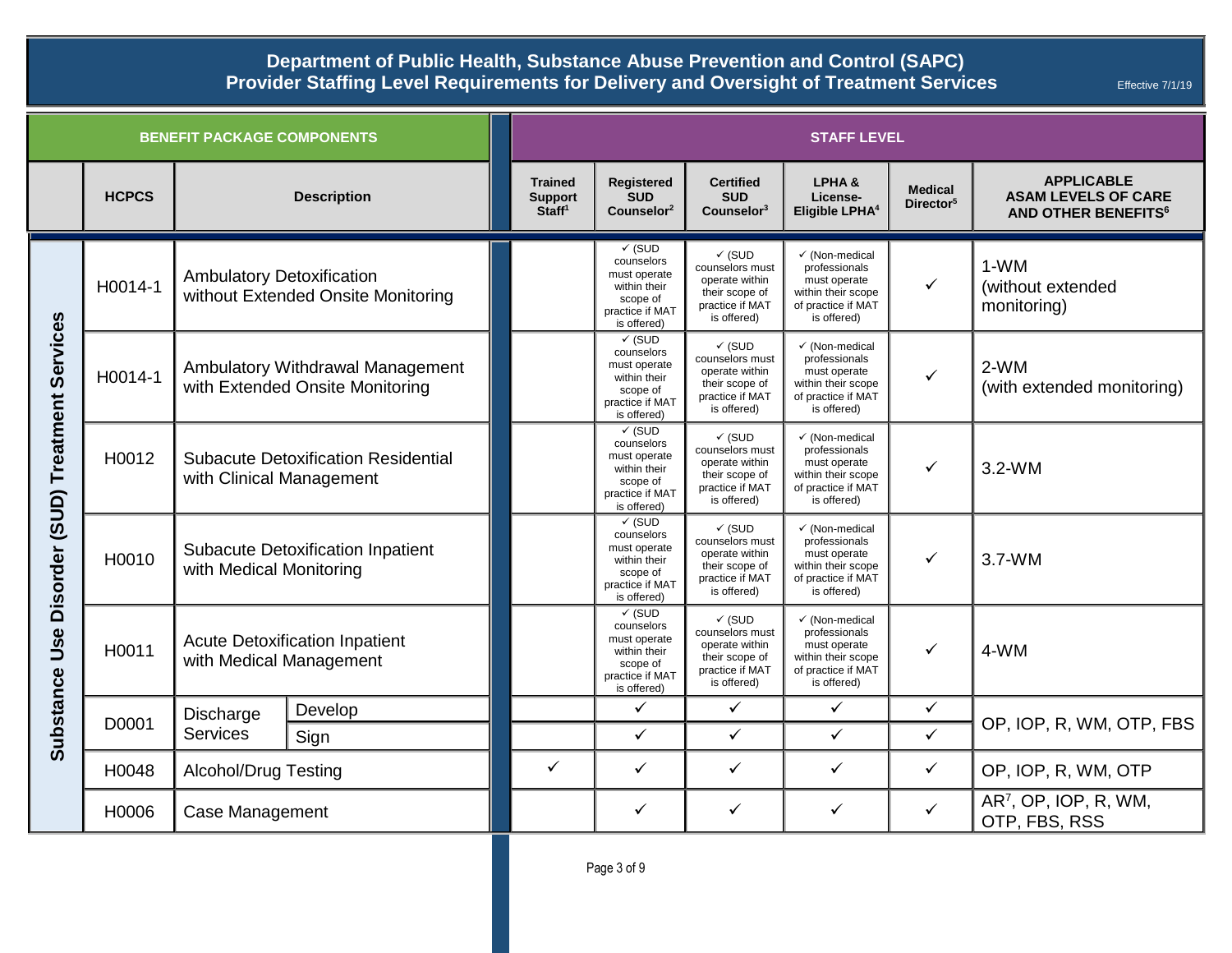|                                                 |              | <b>BENEFIT PACKAGE COMPONENTS</b>                                 | <b>STAFF LEVEL</b>                                     |                                                    |                                                          |                                                 |                                         |                                                                                          |  |
|-------------------------------------------------|--------------|-------------------------------------------------------------------|--------------------------------------------------------|----------------------------------------------------|----------------------------------------------------------|-------------------------------------------------|-----------------------------------------|------------------------------------------------------------------------------------------|--|
|                                                 | <b>HCPCS</b> | <b>Description</b>                                                | <b>Trained</b><br><b>Support</b><br>Staff <sup>1</sup> | Registered<br><b>SUD</b><br>Counselor <sup>2</sup> | <b>Certified</b><br><b>SUD</b><br>Counselor <sup>3</sup> | LPHA&<br>License-<br>Eligible LPHA <sup>4</sup> | <b>Medical</b><br>Director <sup>5</sup> | <b>APPLICABLE</b><br><b>ASAM LEVELS OF CARE</b><br><b>AND OTHER BENEFITS<sup>6</sup></b> |  |
|                                                 | H0038-R      | <b>Recovery Monitoring</b>                                        |                                                        | $\checkmark$                                       | $\checkmark$                                             | ✓                                               | ✓                                       | RSS, FBS                                                                                 |  |
| Services<br>SUD                                 | H0038-S      | Substance Abuse Assistance                                        |                                                        | $\checkmark$                                       | $\checkmark$                                             | ✓                                               | ✓                                       | RSS, FBS                                                                                 |  |
|                                                 | H2034        | <b>Recovery Bridge Housing</b><br>(House Managers <sup>12</sup> ) | $\checkmark$                                           | $\checkmark$                                       | $\checkmark$                                             | ✓                                               | ✓                                       | <b>RBH</b>                                                                               |  |
| <b>UM Requirements</b><br>and<br>$\overline{a}$ |              | <b>Appeals Filing</b>                                             |                                                        | $\checkmark$                                       | $\checkmark$                                             | $\checkmark$                                    | ✓                                       | AR <sup>7</sup> , OP, IOP, R, WM,<br>OTP, FBS, RSS                                       |  |
|                                                 |              | Authorization Request: MAT for clients<br>under 18                |                                                        | $\checkmark$                                       | $\checkmark$                                             | ✓                                               | ✓                                       | Youth MAT                                                                                |  |
|                                                 |              | <b>Authorization Request: Recovery</b><br><b>Bridge Housing</b>   |                                                        | $\checkmark$                                       | $\checkmark$                                             | ✓                                               | ✓                                       | OP, IOP, OTP, 1-WM                                                                       |  |
|                                                 |              | Authorization Request: WM for clients<br>under 18                 |                                                        | $\checkmark$                                       | $\checkmark$                                             | $\checkmark$                                    | $\checkmark$                            | Youth WM                                                                                 |  |
|                                                 |              | DMC Benefit Verification <sup>13</sup>                            | $\checkmark$                                           | $\checkmark$                                       | $\checkmark$                                             | $\checkmark$                                    | $\checkmark$                            | $AR7$ , OP, IOP, R, WM,<br>OTP, FBS, RSS                                                 |  |
|                                                 |              | <b>Medical Necessity Determination</b>                            |                                                        |                                                    |                                                          | $\checkmark$                                    | $\checkmark$                            | AR <sup>7</sup> , OP, IOP, R, WM,<br>OTP, FBS, RSS                                       |  |
|                                                 |              | Progress Note w/o Co-Signature                                    |                                                        | $\checkmark$                                       | $\checkmark$                                             | ✓<br>(License only)                             | $\checkmark$                            | AR <sup>7</sup> , OP, IOP, R, WM,<br>OTP, FBS, RSS                                       |  |
|                                                 |              | Pre-Authorization Request: Residential<br><b>Services</b>         |                                                        | $\checkmark$                                       | $\checkmark$                                             | $\checkmark$                                    | $\checkmark$                            | R                                                                                        |  |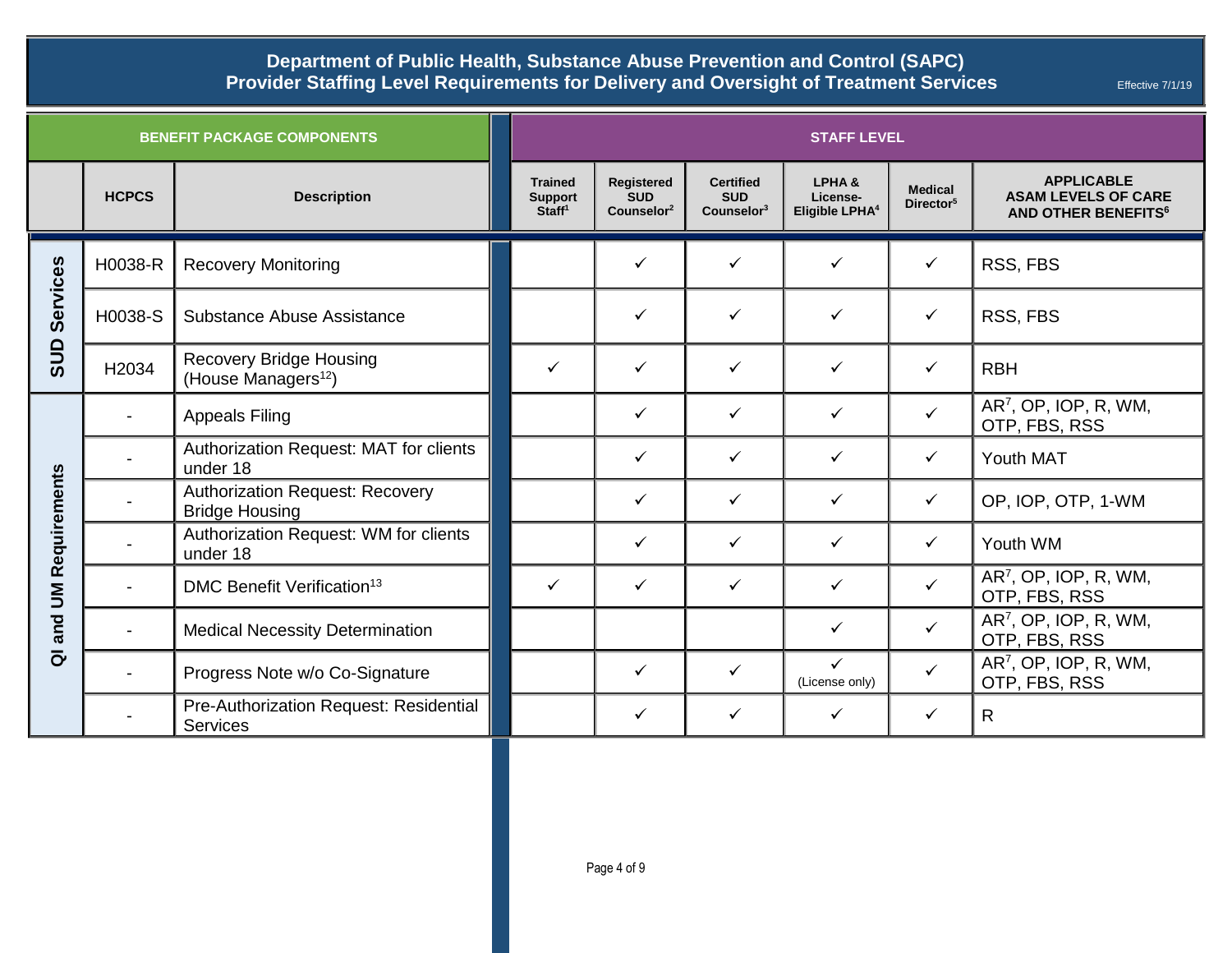## **GLOSSARY OF TERMS**

1 **Trained Support Staff**: Non-professional staff including clerical, billing and facility management support, who have received appropriate onsite orientation and training prior to performing assigned duties. Non-professional staff will be supervised by professional and/or administrative staff. *[Drug Medi-Cal Organized Delivery System (DMC-ODS) Special Terms and Conditions]*

2 **Registered Substance Use Disorder (SUD) Counselor**:A provider staff who has registered to fulfill the requirements of becoming a Certified SUD Counselor with any of the agencies accredited by the National Commission for Certifying Agencies (NCCA) and recognized by the California Department of Health Care Services (DHCS), which is limited to the California Association for Alcohol and Drug Educators (CAADE), California Association of DUI Treatment Programs (CADTP) and the California Consortium of Addiction Programs and Professionals (CCAPP) unless otherwise modified by DHCS via an Information Notice. *[DHCS; California Code of Regulations, Title 9].*

To be able to conduct services under Los Angeles County's Substance Use Disorder (SUD) Treatment System, registered SUD counselors must comply with the following training requirements and deadlines:

- 1. Complete the State-required American Society of Addiction Medicine (ASAM) A and ASAM B trainings prior to delivering reimbursable treatment services; **AND**
- 2. Complete training on Cognitive Behavioral Therapy (CBT), Motivational Interviewing (MI), clinical documentation, and treatment planning either through a qualified Continuing Education Unit (CEU) agency such as UCLA-ISAP and CIBHS, or a qualified trainer funded by a Network Treatment Provider; **AND**
- 3. Complete one (1) classroom courses equaling a minimum of 45 hours of formal instruction in a CAADE-, CCAPP- or CADTP-approved SUD education program on relevant SUD related topics within 12 months of the counselor's first day of employment and annually thereafter until certified (Note: Typically, one academic course is equal to three (3) hours of classroom instruction per week for one academic semester); **AND**
- 4. Complete the Certification process within five (5) years, unless qualified for a hardship extension which can extend registered status for an additional one (1) year.

Proof of completion must be documented in staff files and shared with SAPC staff upon request. Proof of completion may include letters from school administrators, certificates, and school transcripts. *If required education/trainings are not completed within required timeframes, services will not be paid by SAPC and will be eligible for recoupment.*

*Requirements for students/interns/trainees: For students/interns/trainees actively enrolled in graduate treating programs (and thereby not generally eligible to be registered with their state boards) can provide billable services if registered with a SUD counselor certifying agency recognized by DHCS. Students/interns/trainees who retain active enrollment and attendance in their graduate training program are exempt from training requirements #2, #3, and #4. If a student/intern/trainee is no longer actively enrolled or attending their graduate training program and has not matriculated to License-Eligible LPHA or LPHA status with five (5) years of registration, they will immediately be subject to the training requirements for all other Registered Counselors as outlined above.*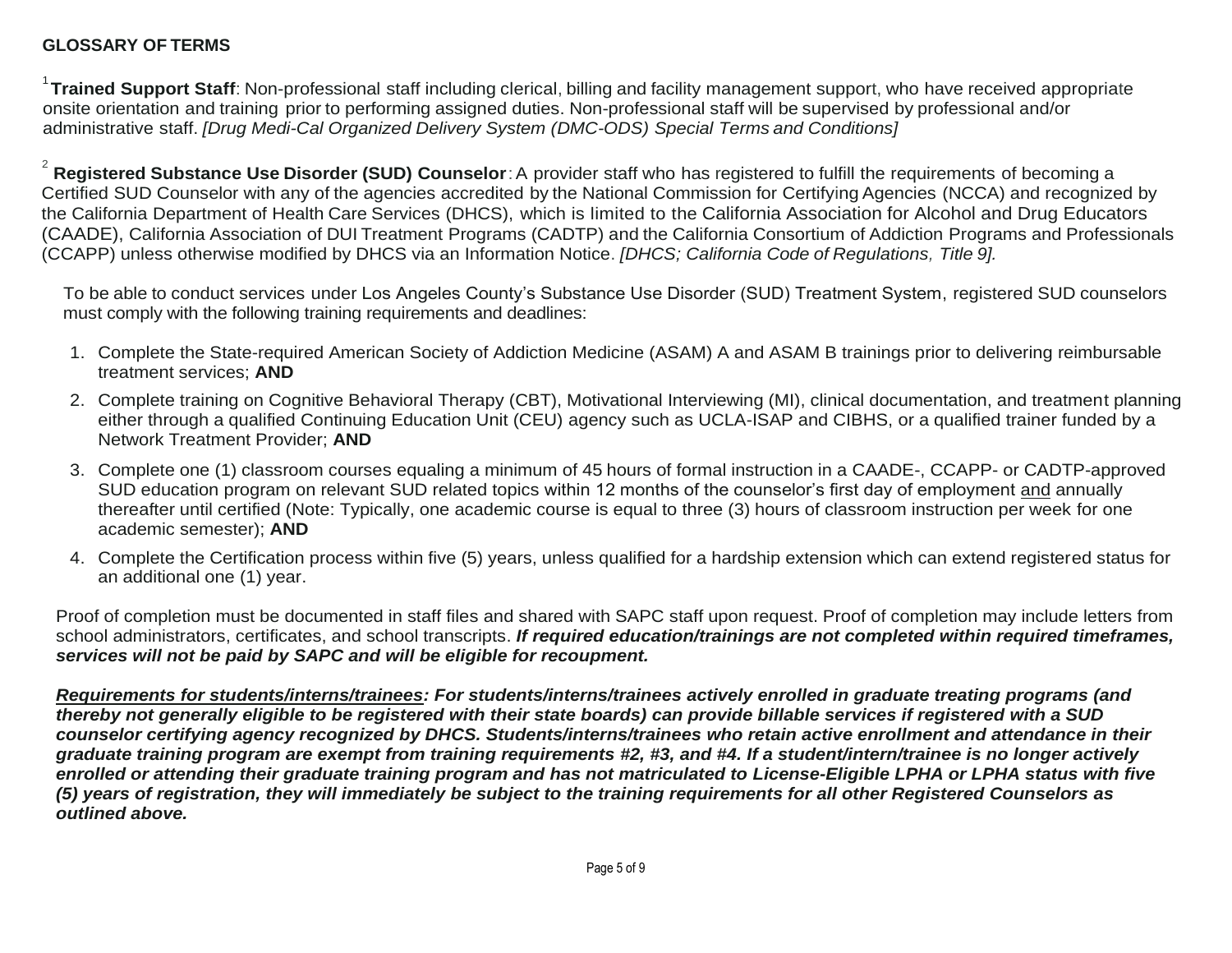3 **Certified Substance Use Disorder (SUD) Counselor:** A provider staff who has been certified by one of the agencies accredited by the NCCA and recognized by DHCS, which include CAADE, CADTP and CCAPP unless otherwise modified by DHCS via an Information Notice. *[DHCS; CCR, Title 9].*

To be able to conduct services under Los Angeles County's SUD Treatment System, certified SUD counselors must comply with the following training requirements and deadlines:

- 1. Complete the State-required ASAM A and ASAM B trainings prior to delivering reimbursable treatment services; **AND**
- 2. Provide proof of training on CBT, MI, clinical documentation, and treatment planning from a CAADE, CADTP, or CCAPP associated educational institution, qualified training institution offering CEUs (e.g., UCLA-ISAP and CIBHS), or a qualified trainer funded by a Network Treatment Provider.

Proof of completion must be documented in staff files and shared with SAPC staff upon request. Proof of completion may include letters from school administrators, certificates, and school transcripts. *If required education/trainings are not completed within required timeframes, services will not be paid by SAPC and will be eligible for recoupment.*

<sup>4</sup> LPHA: Licensed Practitioner of the Healing Arts comprise the following clinical professionals: physicians (MD or DO); nurse practitioners (NP); physician assistants (PA); registered nurses (RN); registered pharmacists (RP); licensed clinical psychologists (LCP); licensed clinical social workers (LCSW); licensed professional clinical counselors (LPCC); licensed marriage and family therapists (LMFT); and license-eligible LPHAs. The LPHAs must provide services, and receive supervision required under their respective scope of practice laws. *[DMC-ODS Special Terms and Conditions].*

To be considered a **License-eligible LPHA** under the California (CA) Medi-Cal 2020 Demonstration, an individual must have already earned their advanced degree and be registered with the State-licensing authority for the respective field to obtain supervised clinical hours for licensure. This includes the following: Registered Psychologist, Psychological Assistant, Associate Social Worker (ASW), Registered Associate Marriage and Family Therapy (AMFT), Registered Associate Professional Clinical Counselor (APCC) and Psychological Assistants.

- For a psychologist candidate (governed by the CA Board of Psychology CABOP), "licensed eligible" is one who is gaining experience required for licensure as either (1) a Psychological Assistant (pre-doctoral or post-doctoral) or (2) as a Registered Psychologist, in accordance with applicable statutes and regulations. In either case, the candidate must be appropriately registered with the CA Board of Psychology prior to delivering services and working under appropriate supervision of a licensed psychologist or a physician board certified in psychiatry.
- For a social worker candidate, a marriage and family therapy candidate, or a professional clinical counselor candidate (governed by the CA Board of Behavioral Sciences - BBS), "licensed eligible" is one registered with the BBS for the purpose of acquiring the experience related for licensure, in accordance with applicable statutes and regulations. This includes registration as either an ASW, AMFT, or APCC. In each case, candidates must be appropriately registered with the BBS prior to delivering services and working under appropriate supervision of a licensed mental health professional, including a LCSW, LMFT, LPCC, and licensed psychologist or a physician board certified in psychiatry.

Non-registered students, interns, or trainees (i.e., those who have not yet received their advanced degree in the respective field and do not have registration with the appropriate state board) are not considered License-eligible LPHAs. For this reason, (1) these individuals cannot perform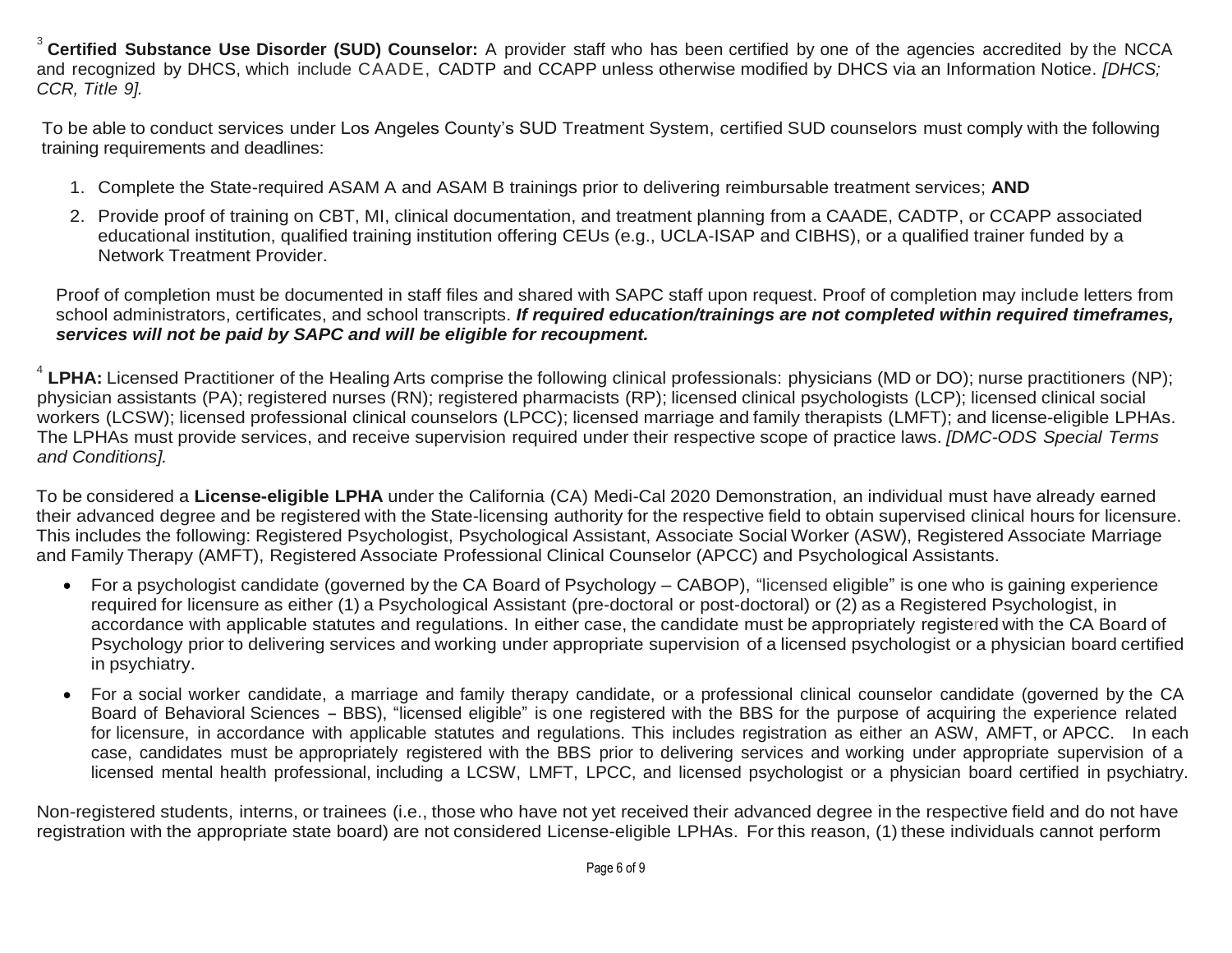the duties of a License-eligible LPHA (e.g., sign-off on a treatment plan) and (2) network providers cannot submit claims for treatment services delivered by these individuals. **However, non-registered students/interns/trainees can provide billable services if registered with a SUD counselor certifying agency recognized by DHCS and remain actively enrolled and attending a graduate training program (see "Registered Counselor")**. Even though registered counselors are able to provide many services without an LPHA's co-signature, because student/interns/trainees are working to earn graduate credit, these providers are required to have co signatures on all their clinical documentation and receive weekly supervision. At a minimum, consistent with State-licensing authorities, this supervision requirement consists of one hour of individual supervision or two hours of group supervision for every 10 hours of direct clinical service provided by the student, intern or trainee.

To be able to conduct services under Los Angeles County's SUD Treatment System, LPHAs – inclusive of License-eligible LPHAs – must comply with the following training requirements and deadlines:

- 1. Complete the State-required ASAM A and ASAM B trainings by the Change Companies prior to delivering reimbursable treatment services; **AND**
- 2. Complete a minimum of five (5) hours of continuing education related to addiction every two (2) years.

Proof of completion must be documented in staff files and shared with SAPC staff upon request. Proof of completion may include letters from school administrators, certificates, and school transcripts. *If required education/trainings are not completed within required timeframes, services will not be paid by SAPC and will be eligible for recoupment.*

<sup>5</sup> Medical Director: A physician is required of all provider agency sites and must have 1) enrolled with DHCS under applicable state regulations; 2) been screened in accordance with 42 Code of Federal Regulations (CFR) 455.450(a) as a "limited" categorical risk within a year prior to serving the position; and 3) signed a Medicaid provider agreement with DHCS as required by 42 CFR 431.107. *[DMC-ODS Special Terms and Conditions]*

Whenever possible, it is recommended that Medical Directors at SUD provider agencies perform functions that others within the agency are unable to optimally perform. As such, some recommended responsibilities of Medical Directors to maximize their benefit and role within the SUD system of care include:

- Providing Medications for Addiction Treatment (MAT), when clinically necessary
- Providing withdrawal management when clinically necessary
- Providing clinical supervision for staff
- Referring/treating co-occurring physical and mental health conditions
- Assisting other professional staff with challenging cases (e.g., refractory SUD, co-occurring conditions, certain special populations)
- Leading Quality Improvement (QI) functions/projects (e.g., QI Projects, leading clinical team meetings, etc.)
- Conducting clinical trainings on issues relevant to professional staff (e.g., documentation, ASAM Criteria, DSM-5, MAT, and co-occurring mental health conditions)
- Providing physical exams, when necessary and appropriate at their facility.

Minimum expectations for Medical Directors within the specialty SUD system include: complying with clinical standards of best practice, licensing, accreditation standards and other local, state, and federal regulatory and reporting requirements; interpreting and supporting standards and requirements to others; researching and maintaining knowledge of evidenced-based practices, as well as updates regarding treatment of SUD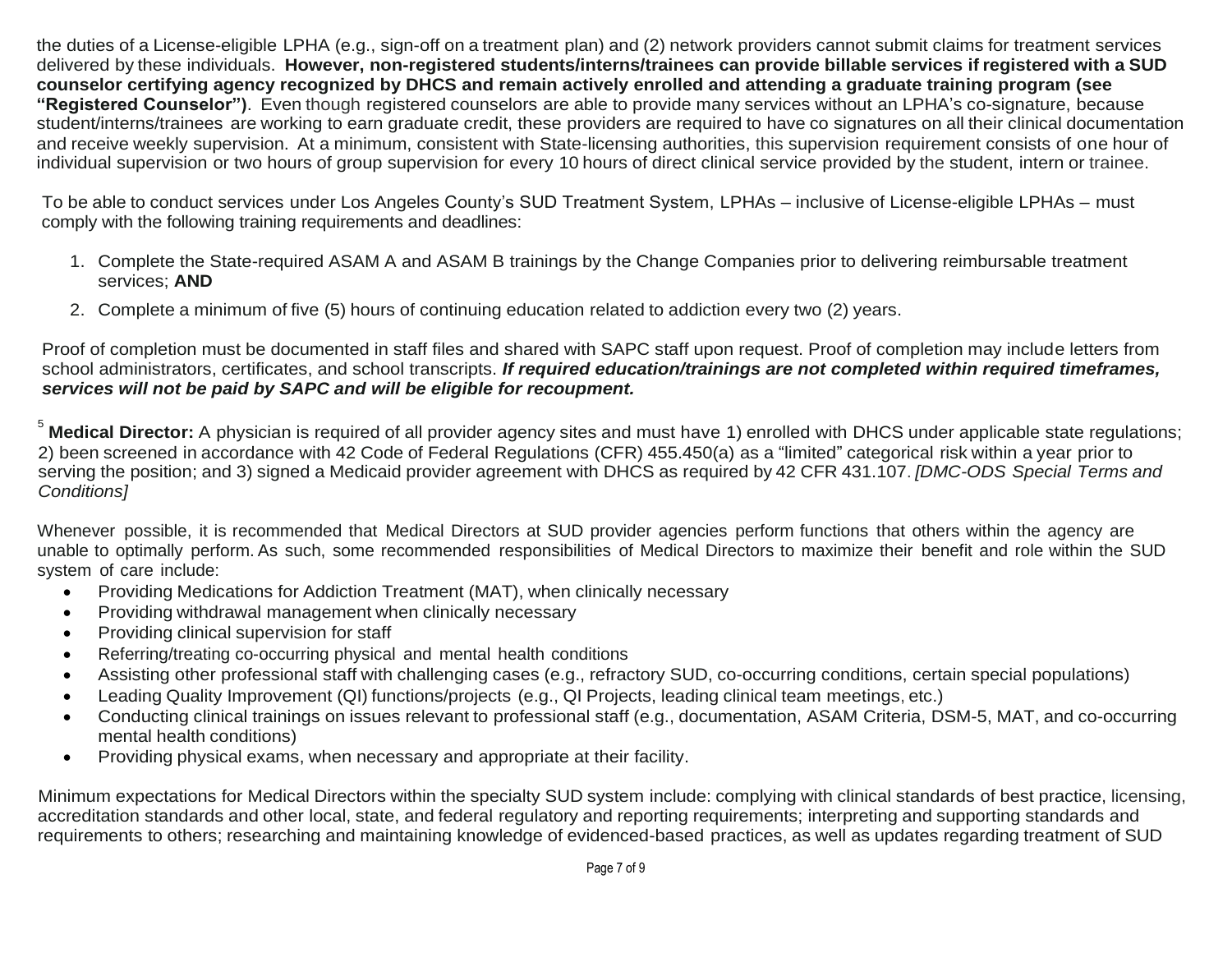and recovery-based services; and participating in SAPC-related meetings (e.g., Medical Director meetings, provider meetings, etc.).

6 **Applicable American Society of Addiction Medicine (ASAM) levels of care (LOC)** include: ASAM 1.0 Outpatient for At-Risk Youth and Young Adults (AR), ASAM 1.0 Outpatient (OP); ASAM 2.1 Intensive Outpatient (IOP); ASAM 3.1, 3.3, 3.5 Residential (R); ASAM 1, 2, 3.2, 3.7, 4 Withdrawal Management (WM); and ASAM 1 Opioid (Narcotic) Treatment Program (OTP). **Other benefits** include: Client Engagement and Navigation Services (CENS); Medication-for Addiction Treatment (MAT); Recovery Support Services (RSS); and Field-Based Services (FBS).

<sup>7</sup> **At-Risk:** Youth (age 12 – 17) or young adults (age 18 – 20) may be determined to be "at-risk" if they meet the following criteria: 1) Substance use does NOT meet the minimum criteria for a SUD from the DSM-5 (with the exception of Tobacco-Related Disorders and Non-Substance-Related Disorders); and 2) Determined to be at-risk of developing a substance use disorder based on reports of experimental or early-phase substance use, associated biopsychosocial risk factors, and information gathered from the full ASAM Continuum or SAPC Youth ASAM assessment and At-Risk Determination Tool.

<sup>8</sup> CENS: The Client Engagement and Navigation Services serve as a liaison between involved State or County partners (e.g., courts) and the specialty SUD system to provide high-touch (e.g., face-to-face) interaction with patients to facilitate access to and completion of SUD treatment.

9 **Treatment Plan Signing (with MAT):** When Medications for Addiction Treatment (MAT) are included in the Treatment Plan in OTP settings, LPHAs who sign off on Treatment Plans must be licensed prescribers. When MAT is included in the Treatment Plan in non-OTP settings, LPHAs who sign off on the Treatment Plan can be licensed prescribers, but do not need to be.

<sup>10</sup> Medication Services: The prescription or administration of medication related to SUD treatment services, or the assessment of the side effects or results of that medication conducted by staff lawfully authorized to provide such services and/or order laboratory testing within their scope of practice or licensure. In residential facilities, this includes storing all resident medication, and facility staff members may assist with patient's selfadministration of medication.

<sup>11</sup> **Medications for Addiction Treatment (MAT):** The use of medications, in combination with counseling and behavioral therapies, to comprehensively treat SUD and provide a whole-patient approach to treatment that includes addressing the biomedical aspects of addiction. Physicians and licensed prescribers in DMC programs will be reimbursed through the general Fee-for-Service (FFS) Medi-Cal system for the ordering, prescribing, administering, and monitoring of MAT, other than MAT provided in OTP settings, which will be reimbursed through the DMC system. *[DMC-ODS Special Terms and Conditions]*

With the exception of Methadone, which can only be provided in OTP settings, MAT can be offered in residential treatment settings with approval for Incidental Medical Services (IMS) from DHCS. However, MAT services provided in residential treatment settings are not reimbursable by SAPC under the DMC-ODS.

12 **Recovery Bridge Housing (RBH) Housing Managers:** At minimum, a trained support staff will oversee the daily operation of the RBH facility; implement RBH policies, procedures, rules, and requirements; ensure the quality of the facility, and the health and safety of RBH residents. At a minimum, training for this trained support staff will include: basic first aid, CPR, naloxone and drug overdose, and blood-borne illnesses. RBH Housing Managers will provide random inspections of the RBH facility to ensure compliance with specified RBH policies, procedures, rules, and requirements. RBH House Managers may also assist in the chores/maintenance of the residents' home. All residents will be provided an emergency contact number that will allow them to speak with a "live" individual twenty-four hours per day, seven days per week (24/7). As such, RBH facilities must